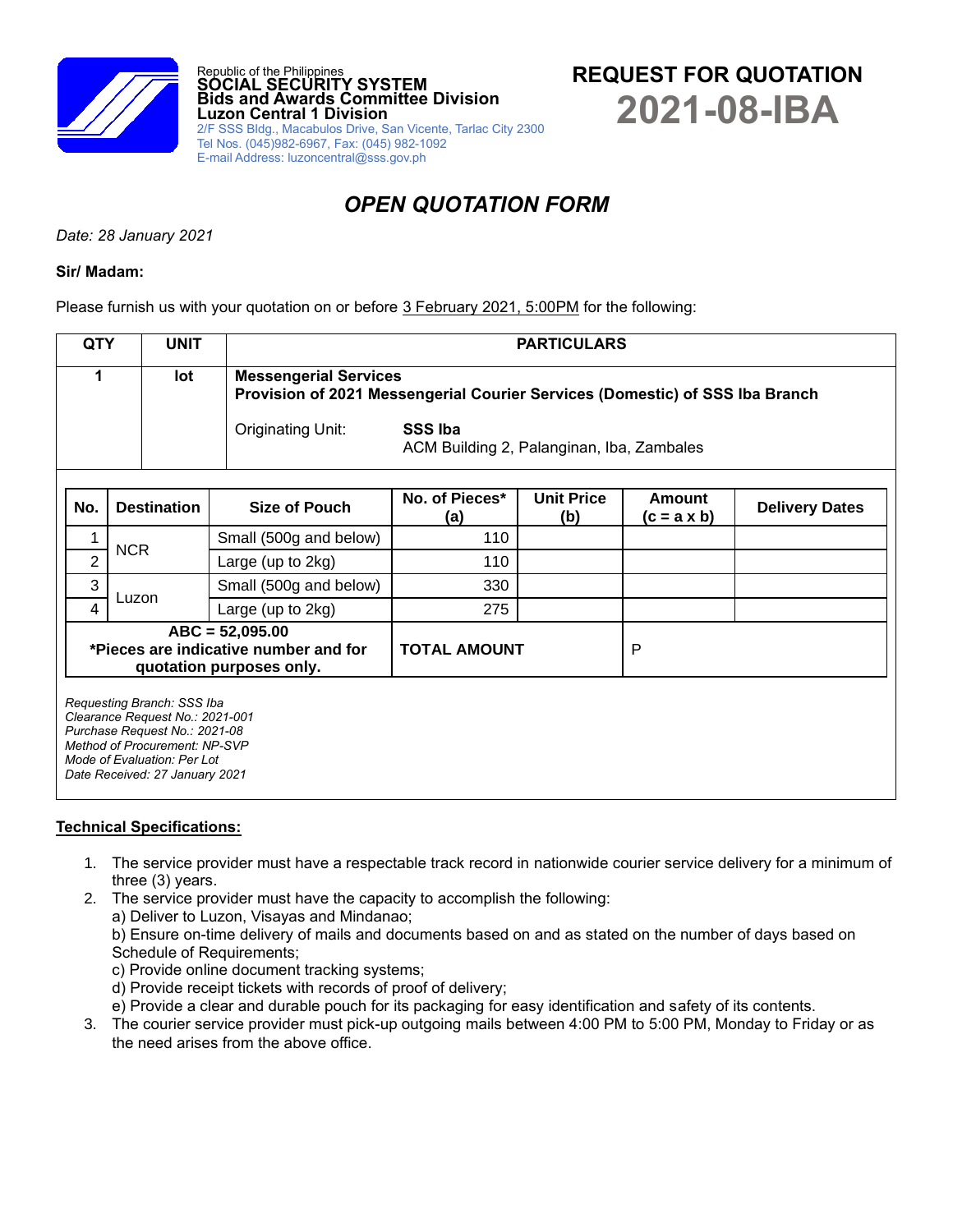| <b>No</b> | <b>Destination</b> | Size of Pouch          | <b>Estimated No. of Pieces*</b> | <b>Delivery Dates</b> |
|-----------|--------------------|------------------------|---------------------------------|-----------------------|
|           | <b>NCR</b>         | Small (500g and below) | 110                             | Within 1-3 days       |
|           |                    | Large (up to $2kg$ )   | 110                             | Within 1-3 days       |
| ົ<br>J    | Luzon              | Small (500g and below) | 330                             | Within 1-3 days       |
|           |                    | Large (up to 2kg)      | 275                             | Within 1-3 days       |

\*Pieces are indicative number and for quotation purposes only.

**Payment Terms:** Supplier shall be paid in accordance to Government Terms and upon delivery of items/services and submission of billing documents; willing to be paid on a monthly basis

**Price validity:** Three (3) months.

NOTE/S:

- **1.) For canvass with an ABC of P100,000.00 and above,** the winning bidder is required to post a Performance/Warranty Security within Three (3) Calendar Days from receipt of Notice of Award equivalent to 5% Cash (Goods and Consulting Services) & 10% Cash (Infrastructure), Cashier's / Manager's Check, Bank Guarantee/Draft or 30% Surety Bond callable upon demand, of the contract price.
- **2.)** The supplier is required to indicate his PhilGEPS Registration Number on the request for quotation form.
- **3.)** Price quoted should be inclusive of VAT.
- **4.)** The SSS shall withhold the applicable taxes from the amount payable in accordance with the BIR regulations.
- **5.)** Alternative offer is not allowed.
- **6.)** Award shall be on a "PER LOT" basis.
- **7.)** Price quotation should be made with extra care taking into account the specification, unit and quantity to avoid errors. The offeror binds himself to this quotation's TERMS & CONDITIONS.
- **8.) This canvass shall only determine the supplier who has the lowest bid for the amount of the Purchase Order (PO) and the check/fund transfer payable to the winning bidder shall be based on actual cost and up to the extent of the approved budget only.**
- **9.) For further inquiries, kindly call Mr. Lorenzo S. Manalo, Administrative of SSS Iba at (047) 603-0487 or at email address iba@sss.gov.ph.**

*This is to certify that the price offer conforms to the specification of the project and that the above terms and conditions are understood and complied.*

#### \_\_\_\_\_\_\_\_\_\_\_\_\_\_\_\_\_\_\_\_\_\_\_\_\_\_\_\_\_\_\_\_\_\_\_\_ **Owner/Company Representative (Signature over Printed Name)**

## **Please indicate below your Business Name, Address and Telephone Number and Date Received.**

Your Business SSS No.: PhilGEPS Registration No.:  $T IN$ .: Date Received:

> $\mathcal{L}_\text{max}$  , and the set of the set of the set of the set of the set of the set of the set of the set of the set of the set of the set of the set of the set of the set of the set of the set of the set of the set of the (Business Name)

> $\mathcal{L}_\text{max}$  , and the contract of the contract of the contract of the contract of the contract of the contract of the contract of the contract of the contract of the contract of the contract of the contract of the contr (Address & Telephone No.)

Very truly yours,

**PRIMITIVO D. VERANIA, JR.**

Division BAC Chairperson, Luzon Central 1

Canvassed by:

**Acting CEO Lorenzo S. Manalo** Signature over printed name

**Contact detail of Canvasser:** Telephone Number: (047) 603-0487 Email Address: iba@sss.gov.ph